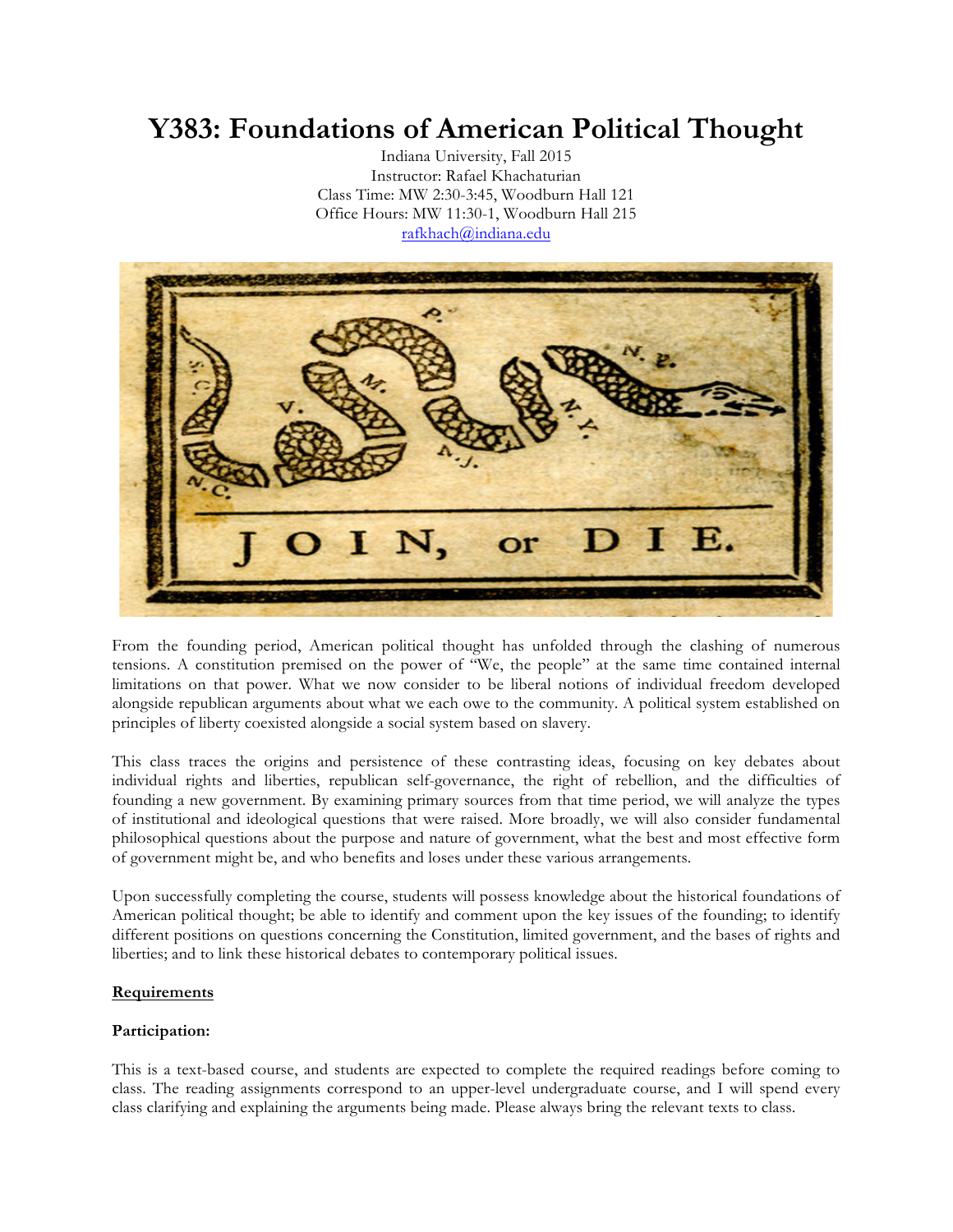I reserve the right to alter reading assignments (either adding or deleting) during the semester, but will work to give you advanced warning of such an event.

The use of cell phones in class is prohibited. Using a laptop for purposes not related to the class will result in a 1-point deduction of the final participation grade. I reserve the right to prohibit the use of laptops at a later point in the semester.

## **Attendance:**

Attendance is mandatory and will be taken every day. If you have to miss a class either due to illness or another academic commitment, you must provide written documentation such as a doctor's or administrative note. It is also your responsibility to obtain that day's notes from your classmates.

I will waive one unexcused absence for the semester. Each additional unexcused absence will result in a 1 point deduction from the final participation grades.

Students are expected to arrive to class in a prompt fashion. Regular lateness to class will affect your grade. Every two latenesses (10+ minutes) will result in a 1-point deduction from the final participation grade.

## **Assignments**:

Exams: Aside from the above requirements, the course workload will consist of two **non-cumulative** exams. The exams will consist of multiple choice, identification, and short-answer sections.

Exams will only be rescheduled in extenuating circumstances. If you have a scheduling conflict and expect me to consider making any arrangements you MUST speak to me in the first two weeks of the course, as well as provide documentation.

Research Paper: Students are required to complete a research paper on a topic of their choosing. The paper should be 8-10 pages (double spaced, size 12 font), and should identify and address a central problem or contentious issue within the scope of the current class.

Examples of general potential topics to consider (research questions will have to be more specific):

- The transfer of English ideas about popular sovereignty into an American context
- Ideas of individualism and community in American political thought clashing or complementary?
- The similarities and differences of the ideas expressed in the Declaration of Independence and the Constitution
- The role of the people envisioned by the framers of the Constitution
- The debates between Federalists and Anti-Federalists about the form of government best suited to the United States
- The relationship between the political language of freedom and the institution of slavery

I will be glad to meet with students to discuss potential topics and the progress of the papers over the course of the semester.

The **research question** (1 page) should: 1) clearly identify the topic you wish to examine, 2) state why you think this issue is important, and 3) state your proposed explanation.

The **bibliography and outline** (1 page each) serve as a road map of the direction your paper is taking: the outline should be broken down by sections briefly explaining what you plan to discuss; and the preliminary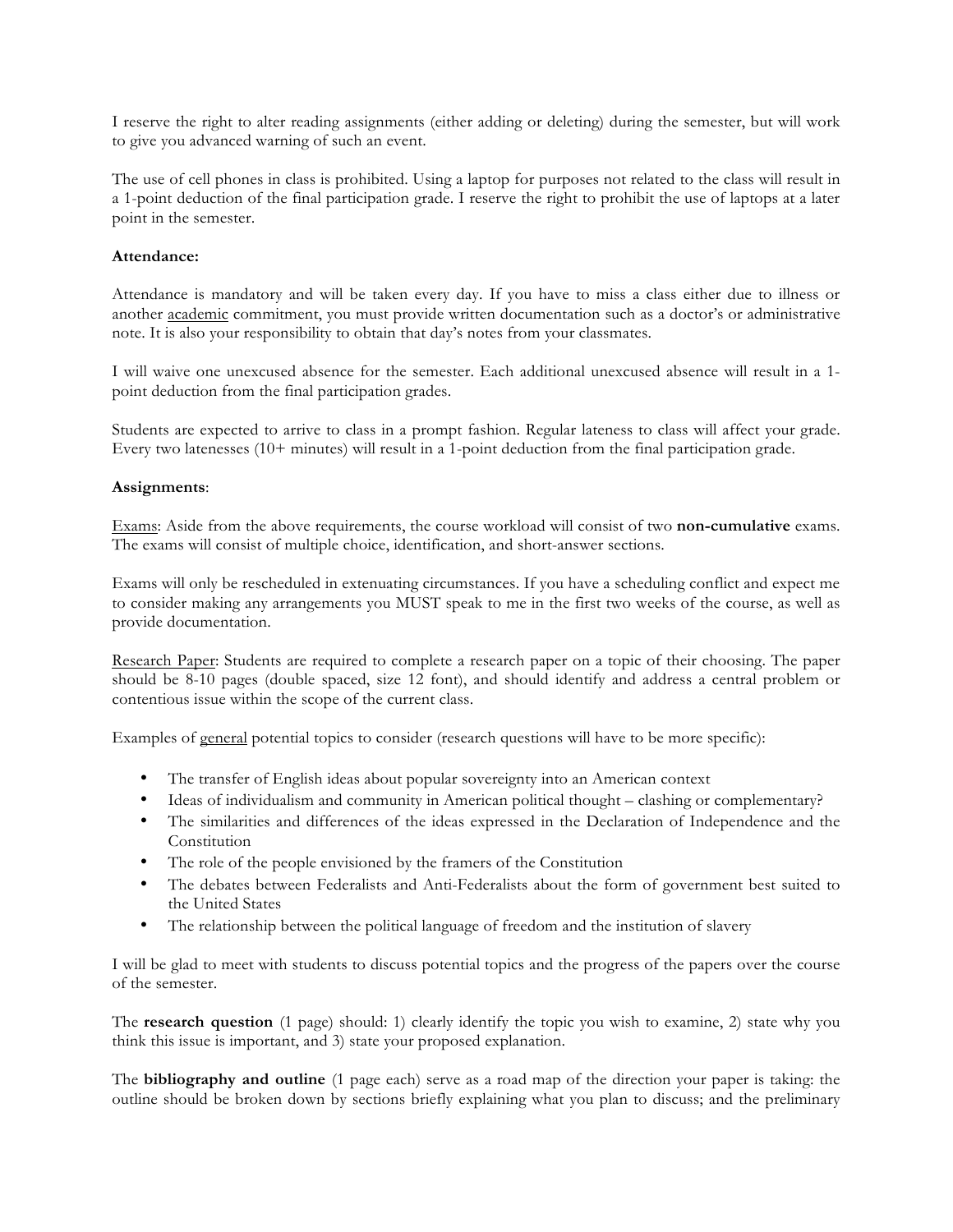bibliography should include a list of sources and one-sentence annotations explaining their relevance to the project

#### **E-mail/Communication**

I will be using the IU Canvas system to post the syllabus, readings, and grades. Please let me know if you are having any trouble using and accessing this system. If you need to communicate, please use e-mail and not Canvas.

I am available to answer questions both by email and in person during office hours. Email is a form of professional communication, and you should adopt practices now that you will use in your future career. I tend to respond to emails fairly quickly, but if I have not addressed your question by the next class period, please ask me in person.

I will hold regular office hours every week and make separate appointments for those students who are unavailable during office hours. I will do my best to accommodate all such requests, and to meet with students in order to answer any questions they may have about the class.

## **Grading**

Final grades will be calculated according to the following rubric:

Attendance and participation: 10% Midterm: 25% Final exam: 25% Research paper: 40% (10% research question; 10% bibliography and outline; 20% final product)

Letter Grades

| $97.0+ = A+$        | $93.0 - 96.9 = A$ | $90.0 - 92.9 = A$ |
|---------------------|-------------------|-------------------|
| $87.0 - 89.9 = B +$ | $83.0 - 86.9 = B$ | $80.0 - 82.9 = B$ |
| $77.0 - 79.9 = C +$ | $73.0 - 76.9 = C$ | $70.0 - 72.9 = C$ |
| $67.0 - 69.9 = D +$ | $63.0 - 66.9 = D$ | $60.0 - 62.9 = D$ |
| Below $60 = F$      |                   |                   |

What do these letter grades signify? Remember that Y383 is organized around a series of debates on political issues. Knowing which ideas prevailed in these debates is enough to earn some sort of C in Y383. To earn a B of some sort, students must be able to compare ideas and the arguments used to advance them in debate. To earn an A of some sort, students must be able to analyze arguments and explain why one or another argument is superior, even though it might be deficient in some respects.

For example, in 1787 Federalists favored the formation of a union and their views prevailed. A student who knew what the Federalists meant by "union" and could say why they favored it would earn a C on an essay question about this issue. A student who could also say why Antifederalists opposed union and who is therefore able to reconstruct the ratification controversy would earn a B. A student who could reconstruct that debate and assess the quality of Federalist and Antifederalist arguments would earn an A. This requires more than knowing what each side said; it also requires knowing how each side tried to rebut the other's arguments, and with what success.

If you disagree with your grades on an assignment or would like to discuss it further, I would be happy to do so. If you would like me to adjust your grade, you need to explain why, and must approach me outside of normal class time.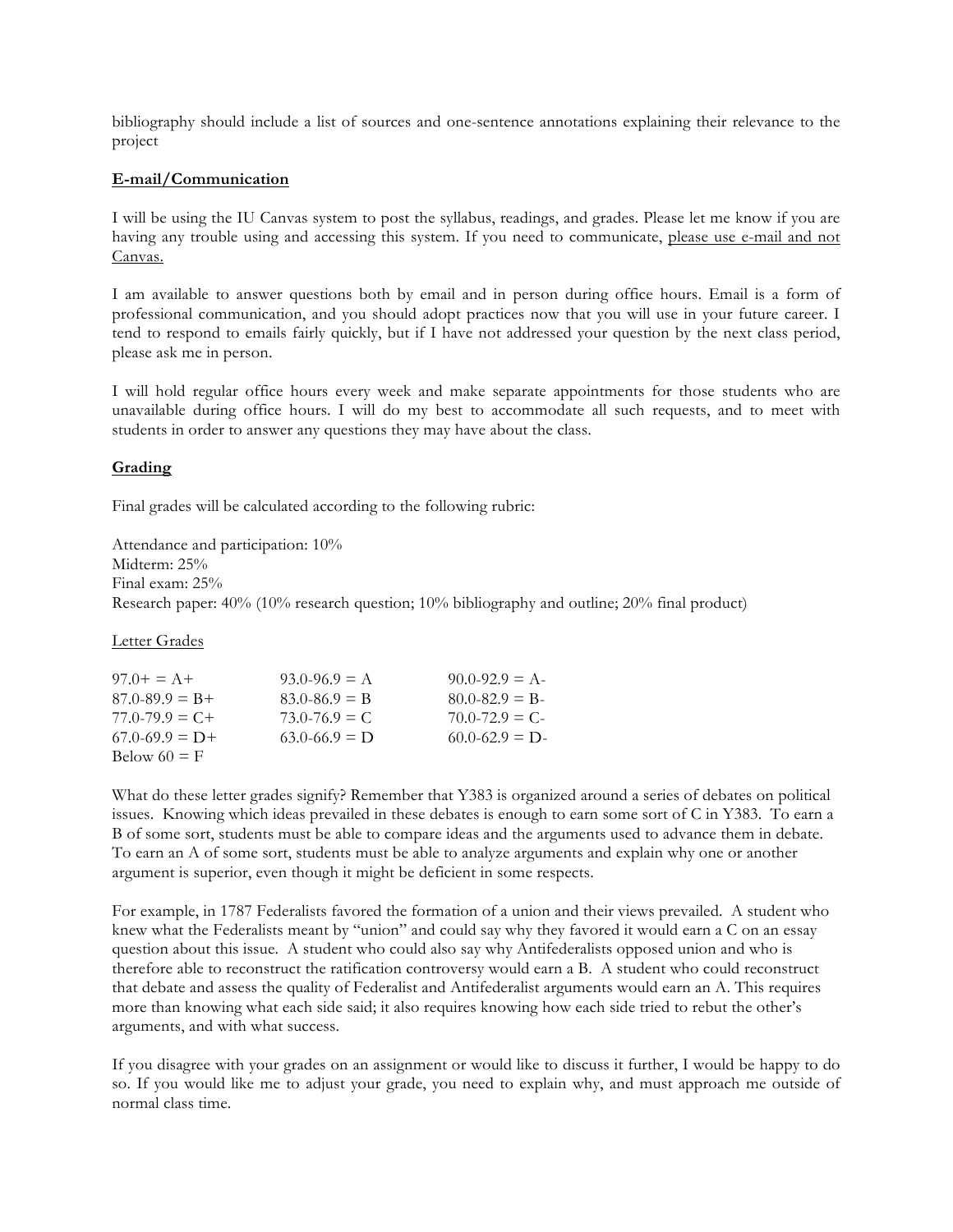## **Important Dates**

September 16: Research Question Due October 12: Midterm October 19: Outline and Bibliography Due December 9: Final Papers Due December 14: Final Exam

#### **Academic Honesty**

As a student at IU, you are expected to adhere to the standards and policies detailed in the *Code of Student Rights, Responsibilities, and Conduct*. When you submit an assignment with your name on it, you are signifying that the work contained therein is all yours, unless otherwise cited or referenced. Any ideas or materials taken from another source for either written or oral use must be fully acknowledged. If you are unsure about the expectations for completing an assignment or taking a test or exam, be sure to seek clarification beforehand.

**Cases of academic dishonesty will be treated severely.** I will assign a zero for the exam, quiz or assignment in question, and I may not permit offenders to continue in the course. I will also initiate University disciplinary proceedings and pursue them to a conclusion. Further sanctions for academic misconduct may include a failing grade on the assignment, reduction in your final course grade, a failing grade in the course, among other possibilities.

Several commercial services have approached students regarding selling class notes/study guides to their classmates. Please be advised that selling a faculty member's notes/study guides individually or on behalf of one of these services using IU email, Canvas, or Oncourse violates both IU information technology and IU intellectual property policy. Selling notes/study guides to fellow students in this course is not permitted. Violations of this policy will be considered violations of the *Code of Student Rights, Responsibilities, and Conduct* and will be reported to the Dean of Students as a violation of course rules (academic misconduct). Sanctions for academic misconduct may include a failing grade on the assignment for which the notes/study guides are being sold, a reduction in your final course grade, a failing grade in the course, among other possibilities.

#### **Students with Disabilities**

Any students with a disability will be accorded any additional assistance and/or time for completing assignments and exams. Students requesting disability related assistance must provide documentation establishing the presence of a substantially limiting condition(s) and describing its current impact and be registered with the Office of Disability Services for Students. Please let me know if you fall into this category and will require any assistance.

#### **Course Schedule**

Week 1: The Ideological Origins of the American Revolution

- Monday, Aug. 24: Course introduction
- Wednesday, Aug. 26: James I, Divine Right of Kings The Levellers, Agreement of the Free People of England John Locke, *Second Treatise of Civil Government*, Ch. 7, 9, 19 English Bill of Rights of 1689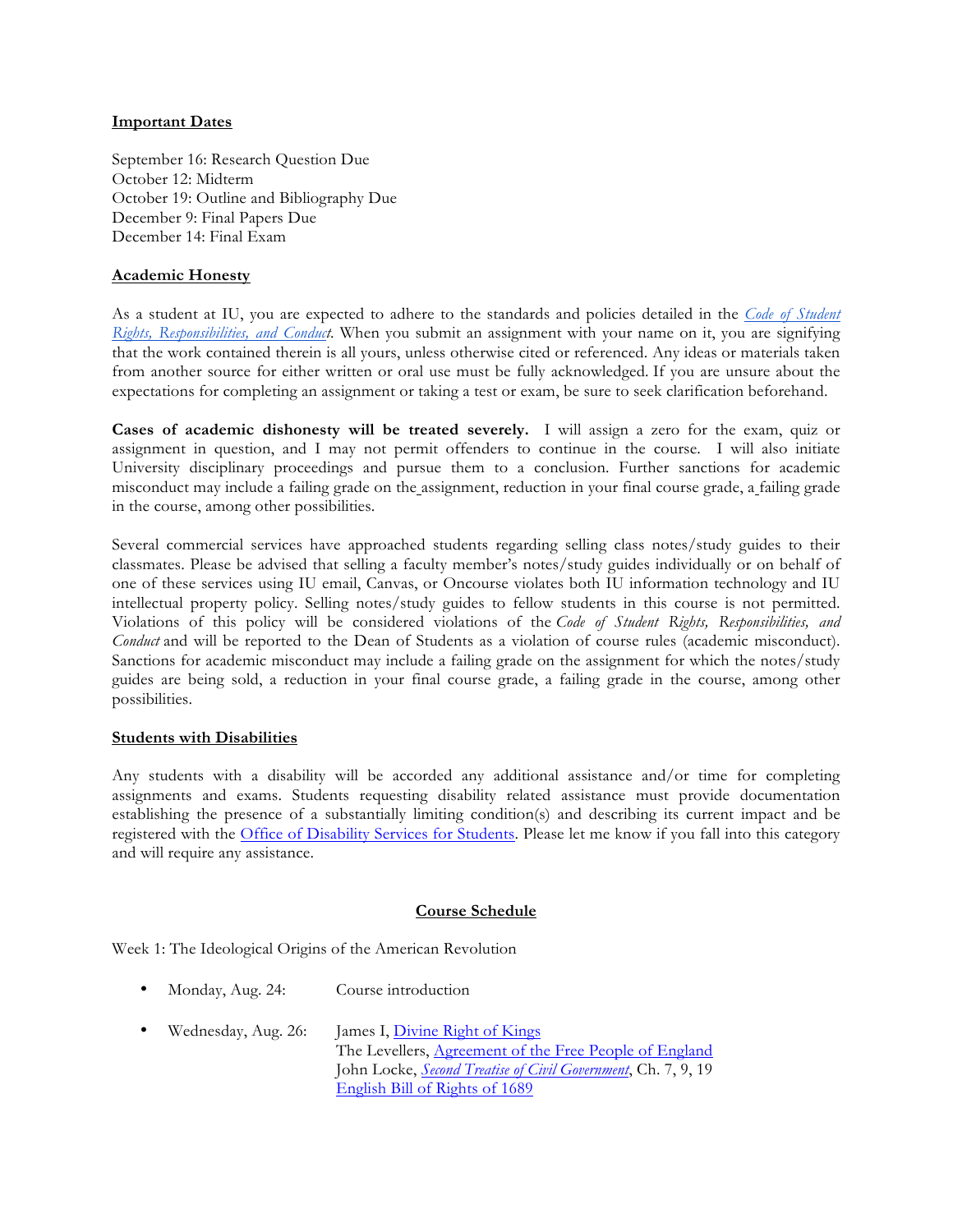Week 2: Ideological Origins, contd.

- Monday, Aug. 31: The Mayflower Compact Massachusetts Body of Liberties John Winthrop, On Liberty William Penn, Charter of Libertie William Penn, The Excellent Priviledge of Liberty and Property
- Wednesday, Sep. 2: NO CLASS

Week 3: Forms of Colonial Government

- Monday, Sep. 7: NO CLASS (Labor Day)
- Wednesday, Sep. 9: Articles of Confederation of the United Colonies of New England John Locke, The Fundamental Constitutions of Carolina Ordinances for Virginia Frame of the Government of Pennsylvania

Week 4: Class, Race, and the Social Order

| Monday, Sep. 14:    | Nathaniel Bacon, Declaration of the People<br>Charles Post, "Agrarian Class Structure and Economic Development in<br>Colonial British North America" (Canvas)<br>T.H. Breen, "A Changing Labor Force and Race Relations in Virginia,<br>1660-1710" (Canvas) |
|---------------------|-------------------------------------------------------------------------------------------------------------------------------------------------------------------------------------------------------------------------------------------------------------|
| Wednesday, Sep. 16: | David Eltis, "Labour and Coercion in the English Atlantic World"<br>Edmund Morgan, "Slavery and Freedom" (Canvas)<br>Benjamin Franklin, A Conversation on Slavery<br><b>**Research Questions Due**</b>                                                      |

Week 5: Revolutionary Stirrings

| $\bullet$ | Monday, Sep. 21: | Jonathan Mayhew, Discourse concerning Unlimited Submission |
|-----------|------------------|------------------------------------------------------------|
|           |                  | Albany Plan of Union                                       |
|           |                  | Joseph Galloway, <i>Plan of Union</i>                      |
|           |                  | Declaration and Resolves on Colonial Rights                |
|           |                  | Virginia Declaration of Rights                             |
|           |                  |                                                            |

• Wednesday, Sep. 23: Thomas Paine, *Common Sense* Joseph Chalmers, *Plain Truth* (Canvas)

# Week 6: The Declaration of Independence

- Monday, Sep. 28: Declaration of Independence Thomas Jefferson, Rough Draft of the Declaration The two texts compared
- Wednesday, Sep. 30: State Constitutions of Massachusetts, Pennsylvania, Virginia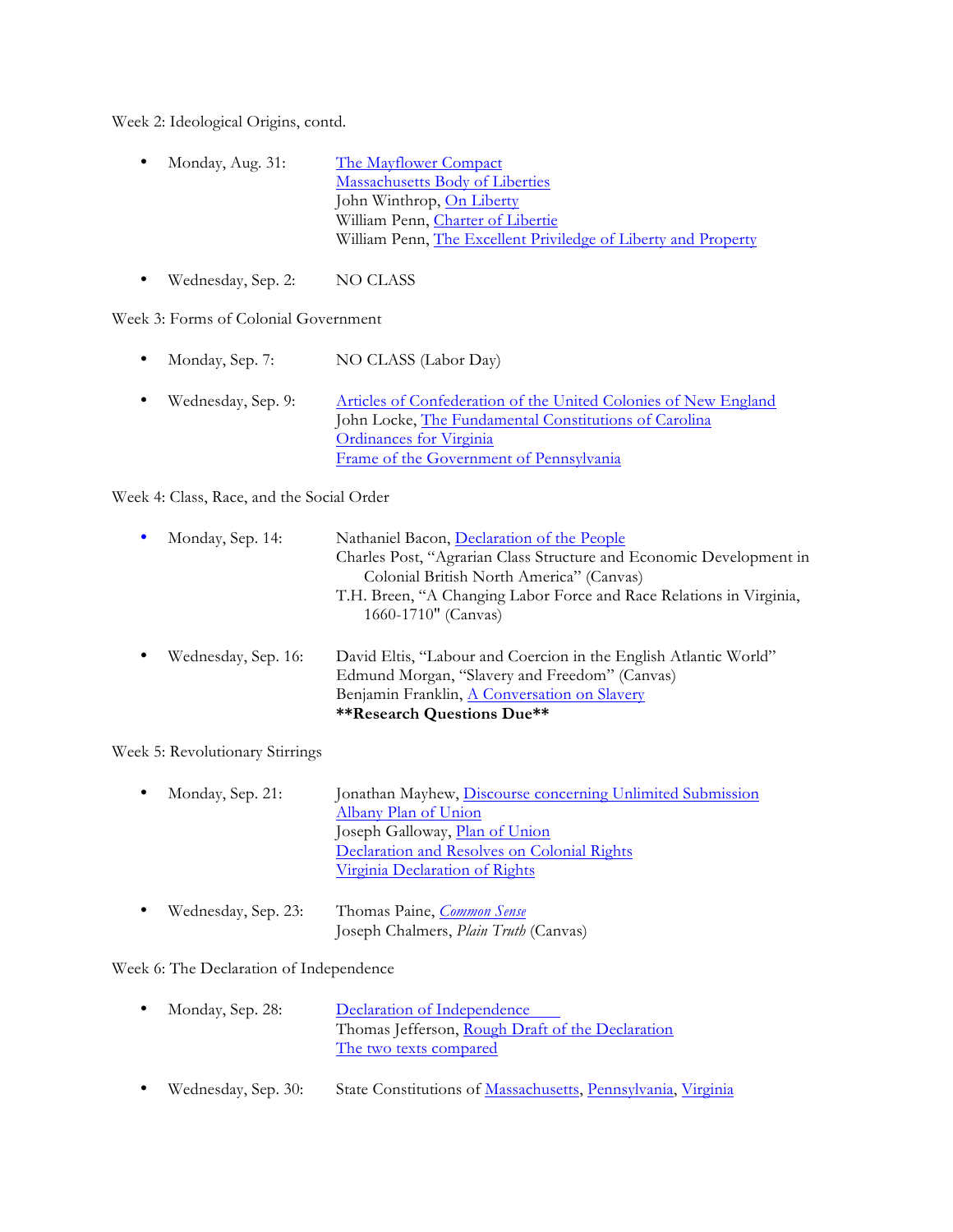Week 7: A Precarious Union

- Monday, Oct. 5: Articles of Confederation Northwest Ordinance
- Wednesday, Oct. 7: Gordon Wood, *The Creation of the American Republic*, p. 396-429 (Canvas) James Madison, Vices of the Political System John Jay, Letter to Jefferson Continental Congress

Week 8: Debate and Compromise

- Monday, Oct. 12: MIDTERM EXAM
- Wednesday, Oct. 14: Virginia Plan New Jersey Plan Hamilton Plan The Great Compromise Constitution of the United States

Week 9: Arguing the Constitution

- Monday, Oct. 19: The Federalist 1, 2, 6, 9, 10 Federal Farmer I, II Brutus I **\*\*Outline and Bibliography Due\*\***
- Wednesday, Oct. 21: Federalist 14, 15, 16, 23 Brutus V, VI, VII, VIII Patrick Henry, Balanced Government

Week 10: A Federal Republic

- Monday, Oct. 26: Federalist 37, 39, 47, 48, 49, 51 Federal Farmer III, XVII Montesquieu, *Spirit of the Laws*, Book II (entire), Book VIII Ch. 16
- Wednesday, Oct. 28: James Madison, Letter to Jefferson Thomas Jefferson, Letter to Madison Patrick Henry, Federal v. Consolidated Government

Week 11: Political Representation

- Monday, Nov. 2: Federalist 52, 54, 56, 57 Brutus III, IV Federal Farmer IX, X
- Wednesday, Nov. 4: Federalist 62, 63 Brutus XVI Federal Farmer XI Melancton Smith, Representation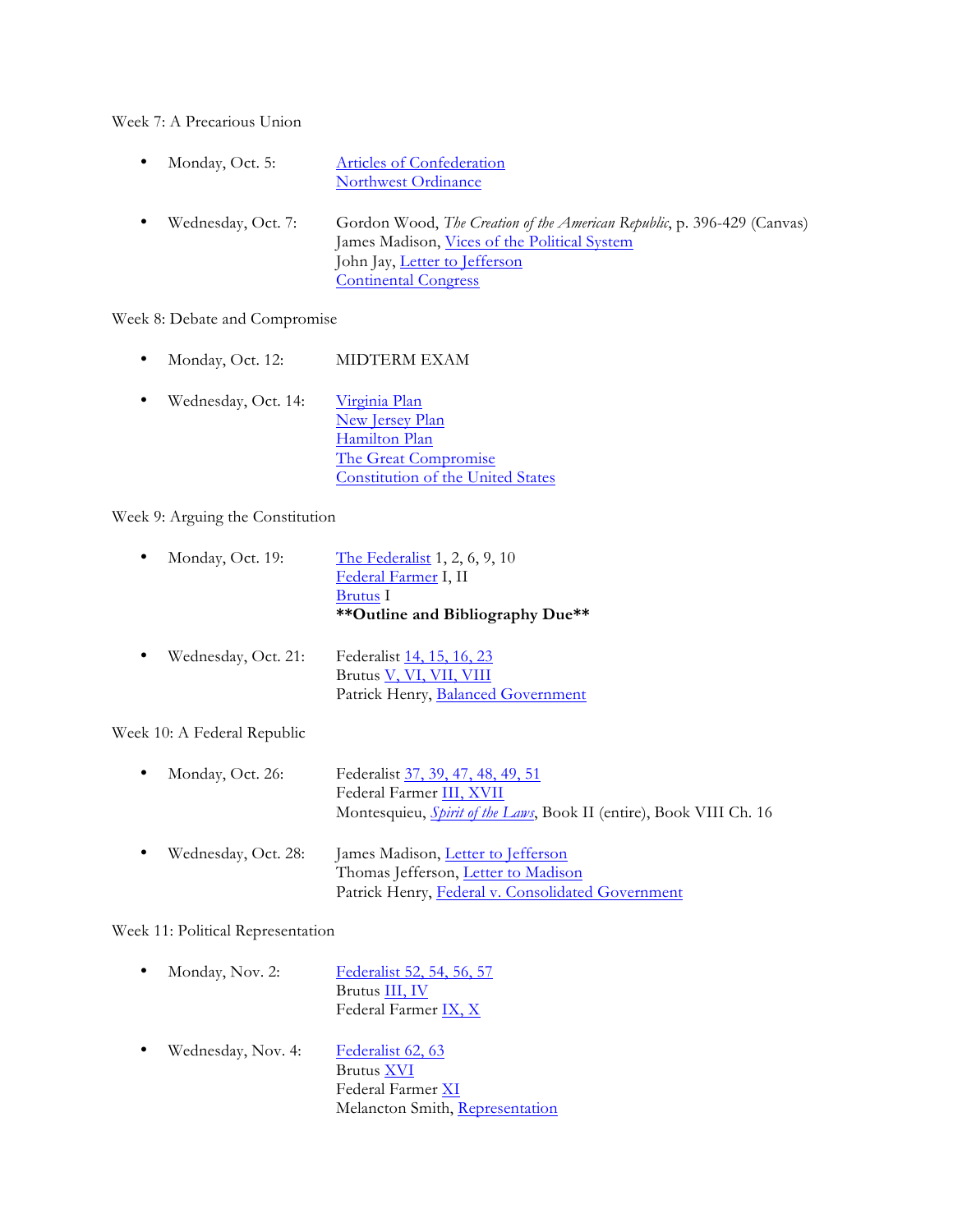Week 12: The Executive and Judiciary

| $\bullet$ | Monday, Nov. 9: | Federalist 68, 70, 71, 73, 74 |
|-----------|-----------------|-------------------------------|
|           |                 | Brutus IX, X                  |
|           |                 | Federal Farmer XIII, XIV      |

• Wednesday, Nov. 11: Federalist 78, 79, 80 Brutus XI, XII, XIII, XIV, XV Federal Farmer IV, V

Week 13: Rights, Liberties, Citizenship

| Monday, Nov. 16:    | The Bill of Rights<br>Federalist 84, 85<br><b>Brutus</b> II<br>James Madison, Letter to Jefferson                                                                              |
|---------------------|--------------------------------------------------------------------------------------------------------------------------------------------------------------------------------|
| Wednesday, Nov. 18: | An Act Respecting Alien Enemies<br>An Act for the Punishment of Certain Crimes<br>Virginia Resolution, Alien and Sedition Acts<br>Kentucky Resolution, Alien and Sedition Acts |

Week 14: NO CLASS (Thanksgiving)

Week 15: Old Ideas and New Beginnings

| Monday, Nov. 30: | Edmund Morgan, <i>Inventing the People p.</i> 263-287 (Canvas) |
|------------------|----------------------------------------------------------------|
|                  | Thomas Jefferson, Letter to Kercheval                          |

• Wednesday, Dec. 2: Hannah Arendt, *On Revolution* p. 141-178, 248-255 (Canvas)

Week 16: Liberalism and Republicanism Reconsidered

- Monday, Dec. 7: Louis Hartz, *The Liberal Tradition in America* (Canvas), selection TBA Gordon Wood, *The Creation of the American Republic* p. 46-70 (Canvas)
- Wednesday, Dec. 9: Course Summary **\*\*Research Paper Due\*\***

Week 17

• Monday, Dec. 14: FINAL EXAM

# **Useful Resources**

*The Founder's Constitution*, http://press-pubs.uchicago.edu/founders/tocs/toc.html. Provides background and commentary on each clause of the U.S. Constitution.